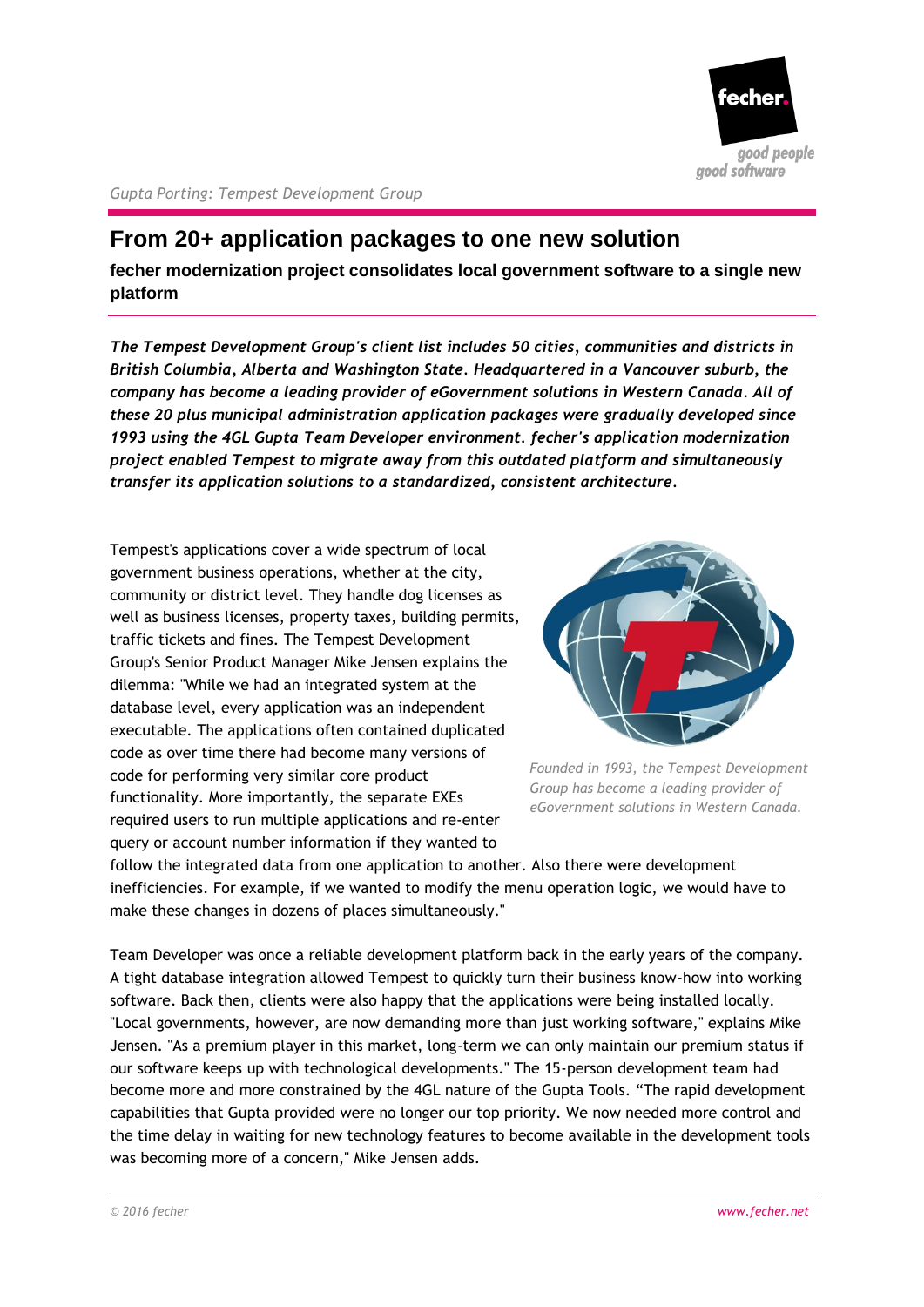## **Best to look before you leap**

It was also getting hard to find and hire people that wanted to program with Gupta. Young graduates who were used to C# and Visual Studio considered Team Developer to be a software development dinosaur. It became very clear that Mike Jensen had to make a decision when clients also began questioning its use. "By the end of 2013, we were sure we had to convert our software to .NET. It was the only way to create the foundation we needed. We wanted to consolidate our solutions and give them a fresh look and feel, plus at the same time prepare for web-enabling them in the next step," explains the manager.



*The Tempest project team – back row (left to right): Michael Jensen, Blake Collins, Chris Tsui, Jan Pradas. Front row: Junko Yamamoto, Dianna Winslow, Rhea Reyes, Jason Matthews.*

"The challenge was that the Gupta 4GL tools had allowed us to develop a large product base with a small team, thus we felt that completely rewriting the software as a web app in .NET was not something that could happen in a timely manner. It would have meant freezing development for several years. Also, the associated risk level was very high," says Mike Jensen. Instead, they decided on Ice Tea Group's porting tools and fecher, the Premium Porting Partner they recommended. At this point, fecher had already successfully completed more than 150 similar tool-based porting projects. Tempest did not, however, have to rely only on ITG's recommendation: a thorough code

analysis let their developers clearly see the possibilities offered by a porting project. To obtain the analysis, Tempest sent fecher the application code and received a detailed report highlighting the challenges involved and what the process would look like.

Extensive prototyping conducted at the end of 2013 provided an even greater level of clarity. Mike Jensen explains, "During this process, we quickly saw that the fecher team members really knew what they were doing. As the project plan they submitted was well thought out, it was an easy decision for us to make." Working with fecher also made the project riskless: The porting specialists submitted a fixed price offer with a guaranteed completion date and the assurance that all improvements made to the applications during the porting phase would also be included at the end of the project. The go-ahead to convert a total of 1.6 million SAL items to the new platform was given in April 2014.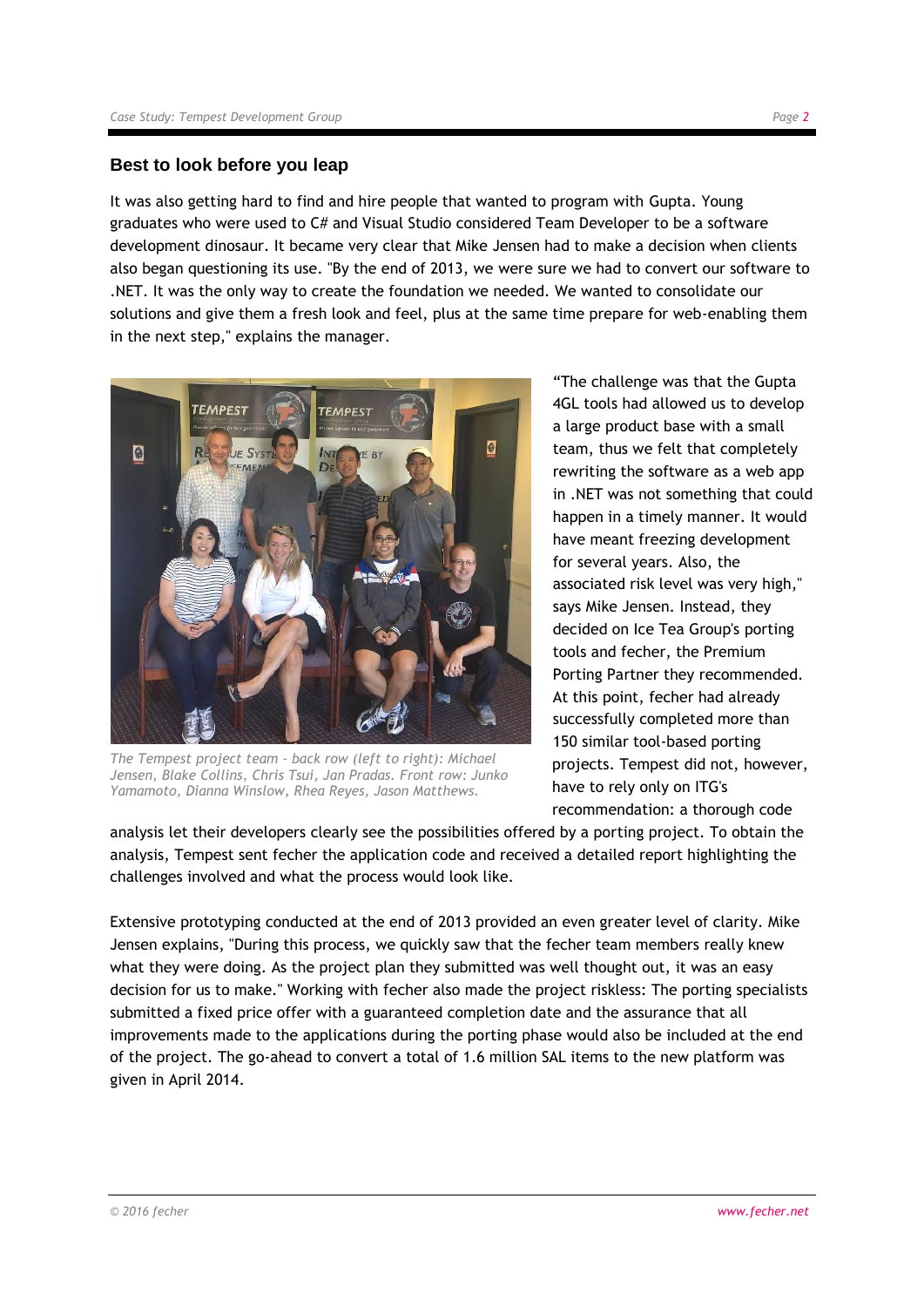### **Porting as a moving target**

It wasn't only the large number of code lines that made this project unusual. During the 18-month project cycle, fecher had to master an even greater challenge - parallel refactoring implementation. Tempest had decided it would thoroughly clean its old Gupta code - some of which was more than 15 years old - before handing it over for porting. Meaning, every two weeks fecher received all of the Team Developer code that had been refactored to-date and, in return, delivered the current porting state as a C# project for Visual Studio.

"As development continued throughout the entire project, pieces of code we had already ported kept changing," explains Andrea Bradea, fecher Project Manager. "We were dealing with pieces of code in the various applications that were identical, except they were in different development stages." The fecher team therefore worked closely with Tempest's developers to identify redundant code and, in each case, the final version of the code was taken to a shared library. Moreover, the various applications often used different solution approaches for the same task. For these cases, Tempest selected the best-practices approach, which was then included in the new code base.

By project completion in September 2015, fecher had successfully ported all of Tempest's code to .NET and split it up into 780 C# projects within a single master solution. "Instead of 50 individual stand-alone applications, we now have only one application with a very modular architecture," rejoices Mike Jensen. The addition of functional changes and new application workflows throughout the project made it impossible for fecher to conduct the usual final function test. Instead, Tempest carried out an internal acceptance test for several months before beta testing the new software with the first five clients in March 2016.

### **The result? Happy clients!**

Not only did the testers provide valuable feedback concerning the new functions, they also found a few errors that had not been identified during the internal testing phase. "Most of all, clients confirmed to us that the application is now much easier to navigate and use," says Mike Jensen, summarizing the feedback. "The user interface under .NET is much less cluttered. In particular, the users that work with several of our applications are pleased that we have standardized the operation and workflows. This has also reduced the amount of training needed."

At the same time Tempest was conducting its well-received field test, the company documented the new software version from which it then created upgrade management materials. The July 2016 roll out, which started with Tempest's beta clients, could thus proceed as scheduled. By the end of 2017, all of the remaining fifty clients will gradually be transitioned to the new software.

"When this new version is rolled out, Tempest application users will be able to seamlessly travel from one application to another quickly and easily following the trail of the already integrated data. Our developers will also be free to take advantage of many of the features available in C#.NET to extend our product's features and our Mangers and Team Leads are beginning to experience the productivity gains from reduced developer onboarding times and the wealth of support available over the web for the .NET platform."